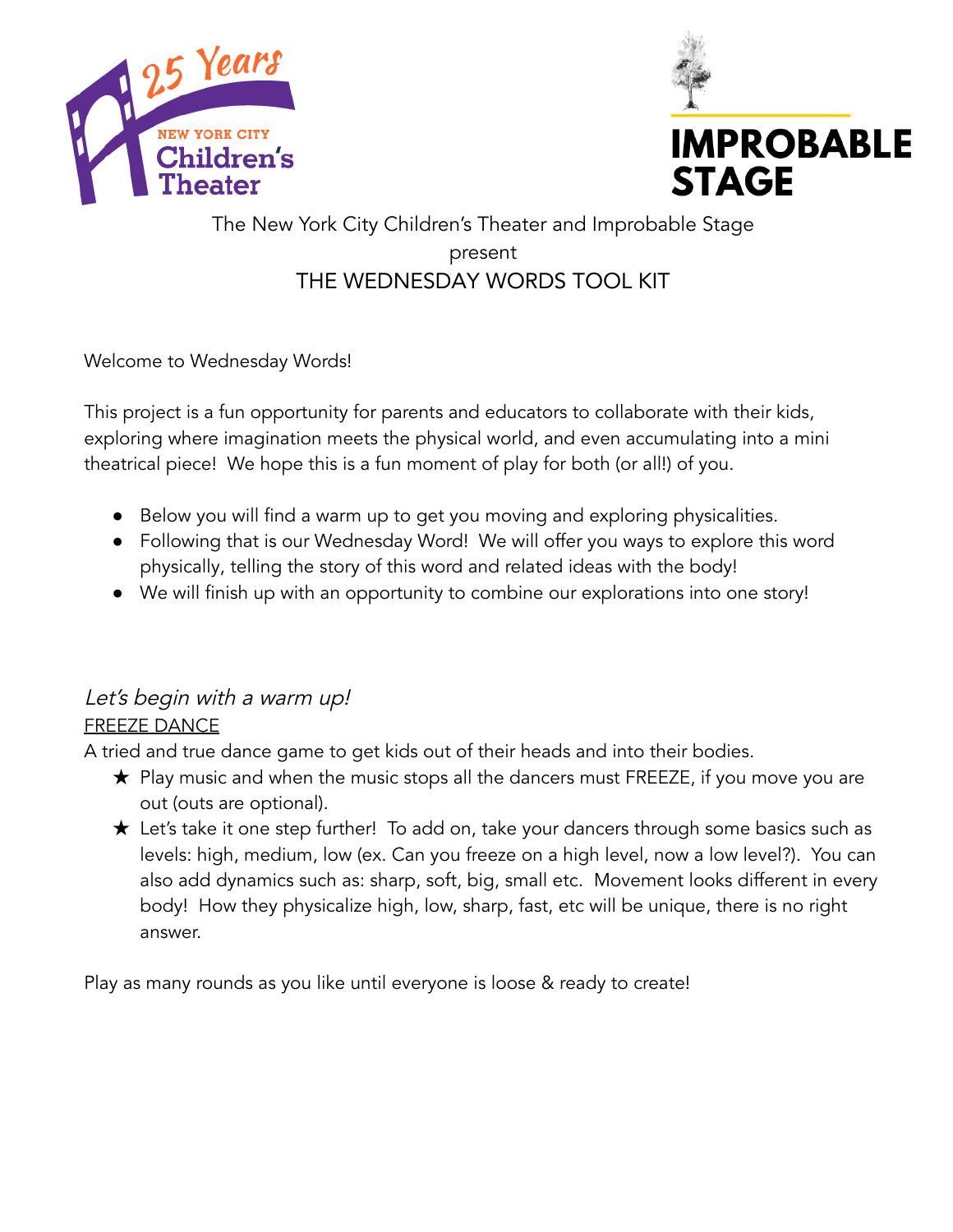## It's word time!

## And your word is… WINTER!

- 1. noun. the coldest season of the year, in the northern hemisphere from December to February and in the southern hemisphere from June to August. "the tree has a good crop of berries in winter"
- 2. *adjective*. (of fruit and vegetables) ripening late in the growing season and suitable for storage over the winter. "a winter apple"
- 3. verb. (especially of a bird) spend the winter in a particular place. "birds wintering in the Caribbean"

Some questions to get you started! -->

- Can you show me how winter makes you feel?
- What's your favorite part about winter?
	- (Snow? How does snow make you feel? What does snow do? Can you be a snowflake?
	- Can you be a big snowflake? What does a small snowflake look like?
	- How does a snowflake fall fast? And slow?)
- Now that you've chosen your favorite part of winter, what can you do with it?
	- (What can you do with snowflakes? Catch them on your tongue? Build a snowman?)
- How does your favorite part of winter move? How can you show me with your body?
	- (How does a snowflake fall from the sky? How does a sled slide down a hill?)
- What happens to this favorite part of winter at night?
	- (Can snow freeze and become icy? What do you do on ice?)
- How about when the sun comes out?
	- (Can you be a melting snowflake? A melting snowman?)
- What else comes out?
	- Birds?
	- Can you be a bird?
	- What does a bird look like when it's waking up?
	- Can you be a bird in the sun?

Just a reminder, even though we have given you prompts, you can take your exploration in any direction you'd like! How much can you physically explore and play with the word winter? Let your imaginations take you wherever you'd like! Have fun!